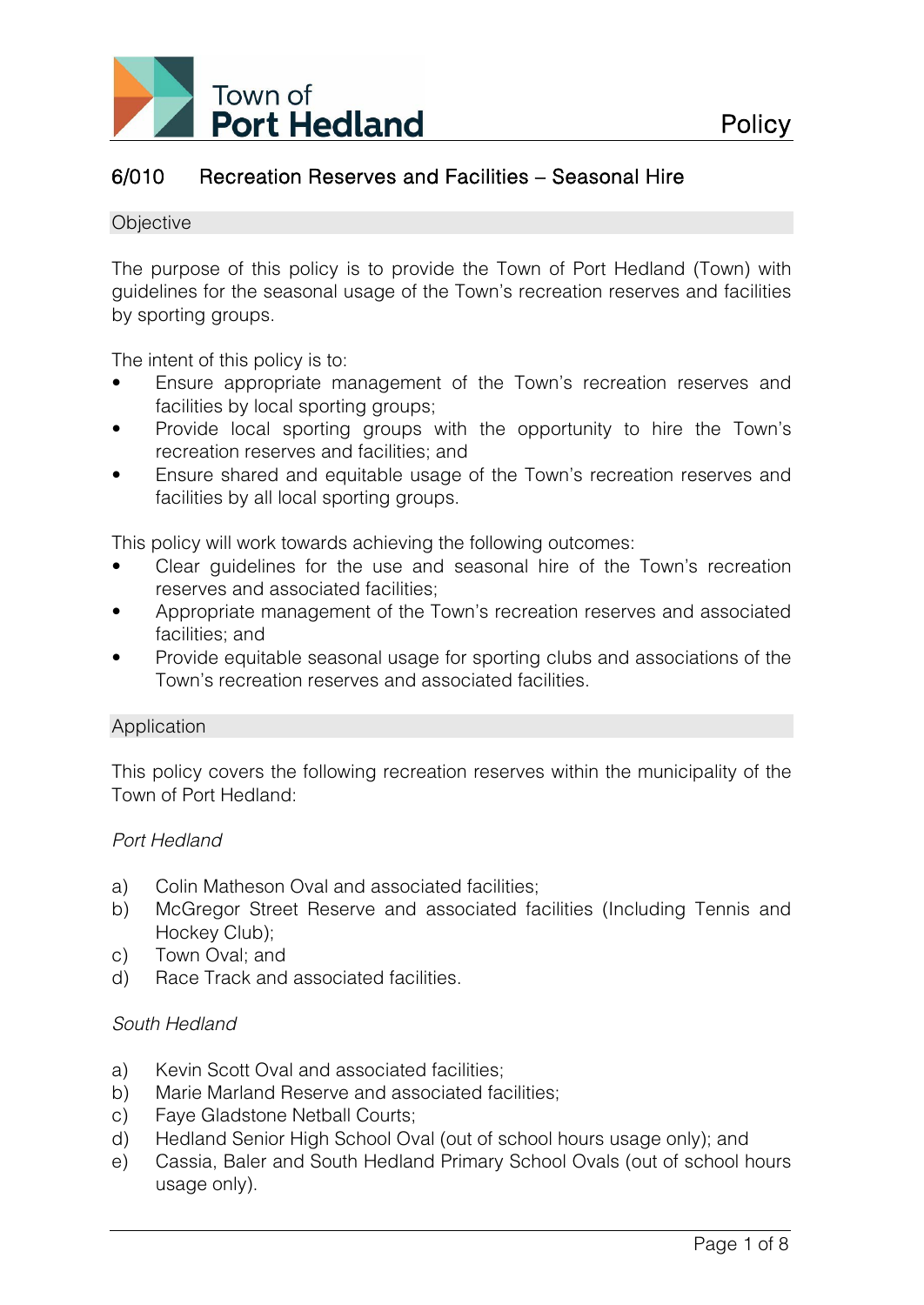

### **Content**

### *1. Shared Usage of Recreation Reserves and Facilities*

The Town supports the shared usage of all the Town's recreation reserves and facilities. Where appropriate, the Town will favour the usage of recreation reserves and facilities by multiple user groups.

### *2. Application Process*

All sporting groups must submit all necessary booking application forms and supporting documentation to the Town within the required booking timeframes.

The following documentation may also be required:

- Site map;
- Provision of Public Liability Insurance Certificate of Currency;
- Trading in Public Places form, ie. food application;
- Application to Consume Alcohol on Council Facility or Reserve;
- Public Health Event Classification Assessment:
- Risk Management Plan;
- Traffic Management Plan;
- Relevant financial information:
- Certification for all temporary structures;
- Form 1 Application to Construct, Extend or Alter a Public Building; and
- Form 5 Flectrical Certification.

#### *3. Booking Timeframes*

The summer season operates from 1 October to 31 March and the winter season operates 1 April to 30 September. All summer seasonal applications must be received by the end of August, each calendar year and winter seasonal application received by the end of February, each calendar year.

The Town will host season bookings information sessions prior to the commencement of each summer and winter season, to outline the season hire process and assist clubs with applications.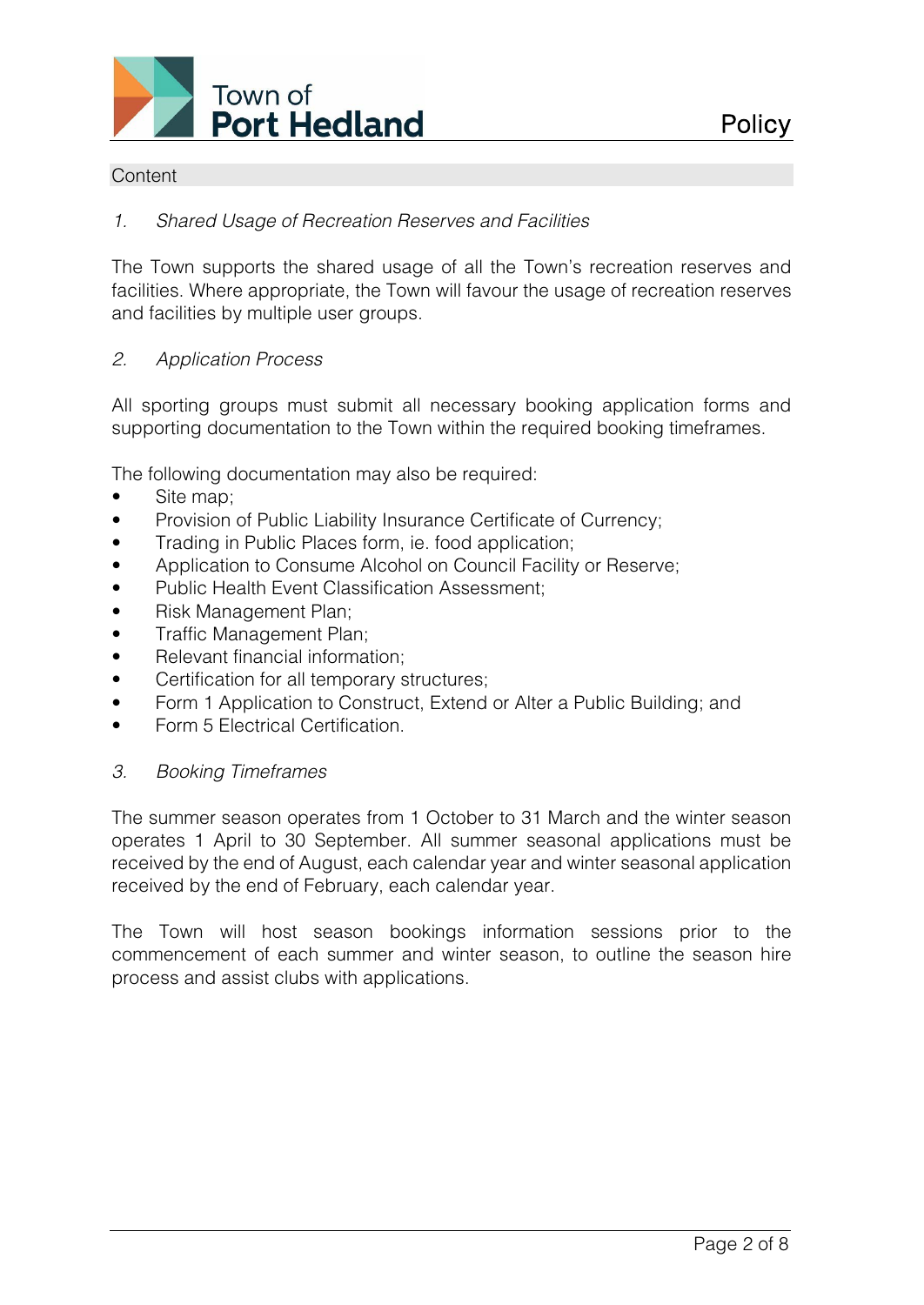

# *4. Assessment of Ground Allocation*

The Town will assess applications for seasonal use of recreation reserves and facilities, in accordance with the following criteria:

- The nature and sustainability of the proposed activity in relation to the facility;
- The availability of the facility, giving consideration to all applications from other seasonal users;
- The impact of the activity on the recreation reserves and surrounding residents;
- The condition of the reserve, maintenance requirements and the availability of alternative venues; and
- Submission of the seasonal booking form, within the required timeframes.

Where possible, preference will be given to the following:

- Historical user groups;
- In season sports, over pre-season training;
- Competition match play over training;
- Incorporated sporting clubs and associations; and
- Applications submitted by the seasonal allocation closing date (over late submissions).
- *5. Seasonal Hire Fees and Charges*

All fees and charges are adopted by Council as part of the annual budget process.

Season hire fees and charges represent a discount on casual hire fees and charges. To be eligible for seasoned hire fees and charges, applications must meet the following criteria:

- a) Using the recreation reserves and facilities for sporting competitions (match play and / or training);
- b) Hold current Public Liability Insurance for the primary purpose of the hire;
- c) Be an Incorporated body or working towards incorporation in the next 12 months; and
- d) Affiliated with a State or National sporting association, relevant to the sport or activity.

If groups do not meet the criteria outlined above, special permission can be sought from the Town to qualify for seasonal hire fees and charges.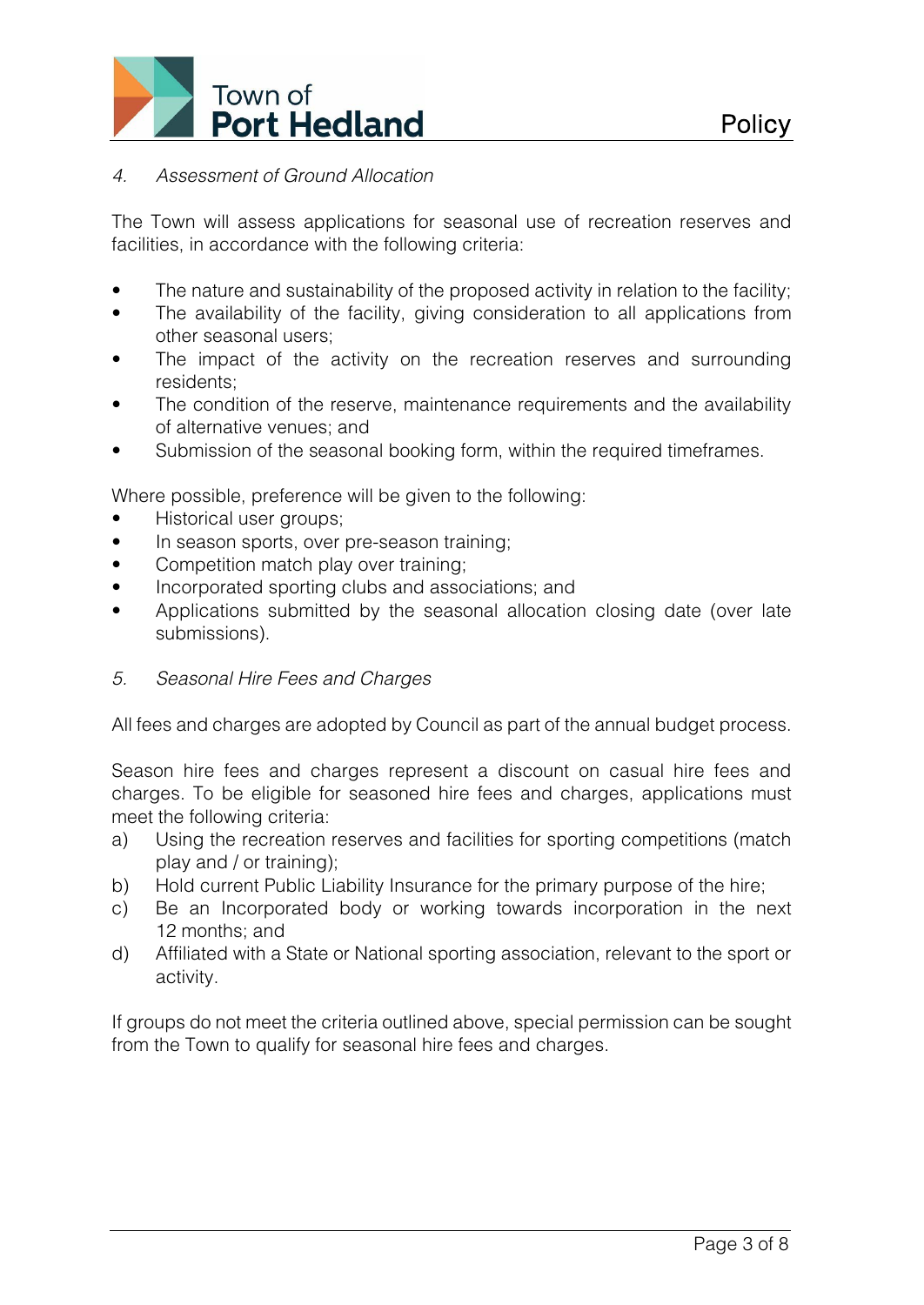

Seasonal hire fees and charges provide sporting groups with the following services:

- a) Access to the Town's recreation reserves facilities (ie. toilets, change rooms);
- b) Provision of bins equivalent to 1 bin per 20 users, for alcohol related bookings;
- c) Provision of bins equivalent to 1 bin per 40 users, for non-alcohol related bookings; and
- d) Pre-season cleaning of the sporting reserve toilet and change room facilities.

Hirers that do not meet the criteria outlined above will be charged casual hire fees and charges.

#### *6. Bonds*

The Town will charge a bond for the use of the Town's recreation reserves, facilities and keys. Bonds will be determined by the Bond Matrix and must be paid prior to the commencement of the season.

### *7. Public Liability Insurance*

All seasonal hiring groups are required to hold current Public Liability Insurance in the name of the club / association, for an amount of no less than \$10,000,000.

The Town does not provide contents insurance for any equipment or furniture stored at the Town's recreation reserves or facilities. Contents insurance is the responsibility of the sporting club and / or association.

*8. Recreation Reserve Maintenance, Cleaning and Security*

### Town of Port Hedland Responsibility

- a) Maintenance:
	- i. Pre-season facility inspections will be carried out at all sporting reserves and facilities. Users will be invited to attend these inspections with the Town's Officer/s; and
	- ii. All sporting reserves and facilities may be subject to scheduled maintenance.

### b) Cleaning:

i. The Town will clean each facility prior to the commencement of each season.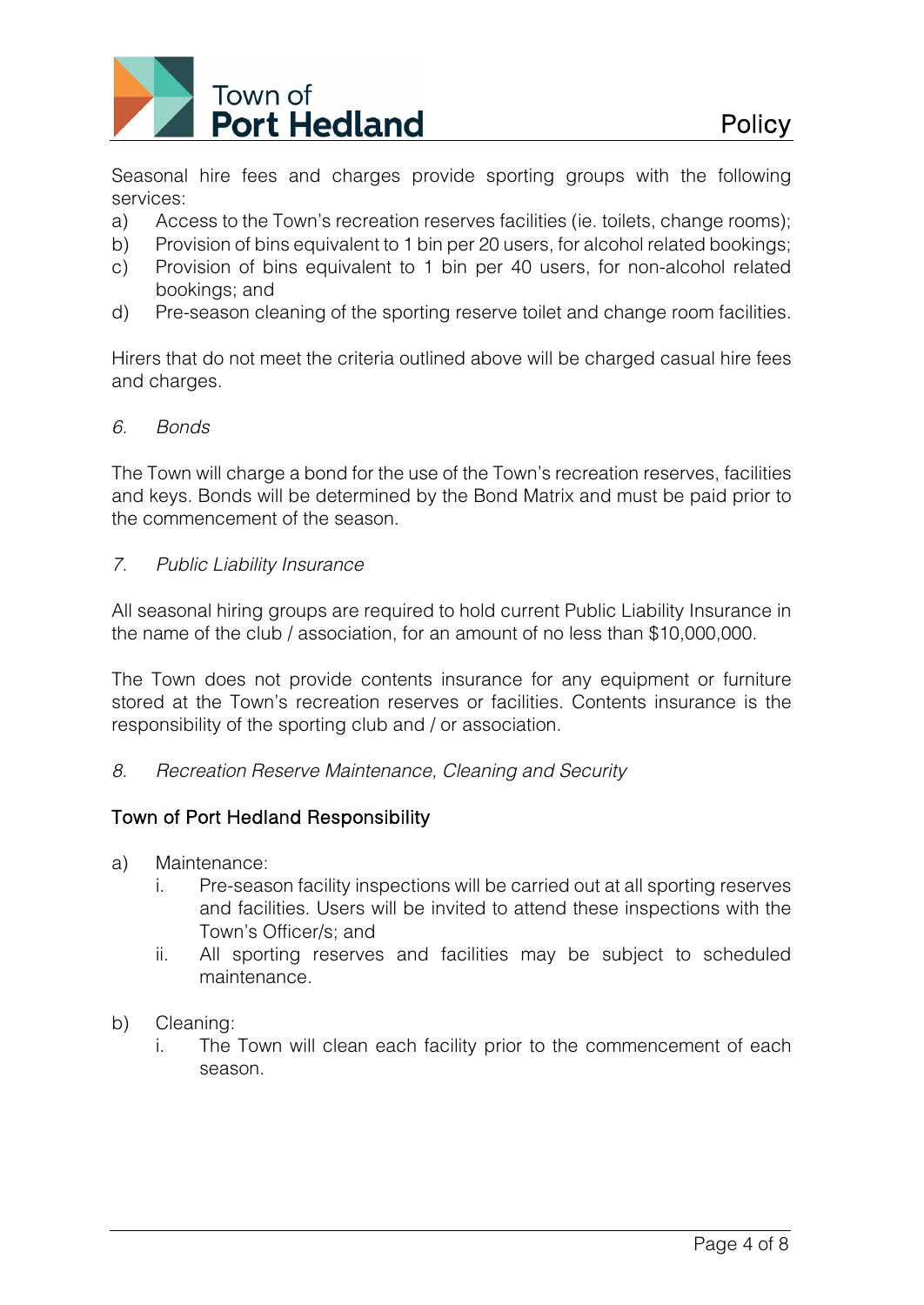

- c) Use by Casual Hirers and Events:
	- i. The Town will advise seasonal users of other casual hirers and events that have hired facilities at their reserve during their season. Casual hirers and events do not have permission to access any furniture or equipment owned by sporting groups that is stored in the venue. Permission may be sought from the sporting group that owns the furniture or equipment.

# Sporting Club and Association Responsibility

- a) Maintenance:
	- i. Clubs and associations must notify the Booking Officer in writing of any maintenance issues;
	- ii. All seasonal users are required to report any theft or break-ins to the Booking Officer at the earliest convenience, including the Police incident report number; and
	- iii. Clubs and associations will be invoiced the cost of repairs, if the Town deems the damage as a direct result of the clubs' and / or associations' activity.
- b) Cleaning:
	- i. Cleaning of the facility during the season is the responsibility of the user groups. If required, the Town will arrange any cleaning deemed necessary and will on charge associated costs to the hirer;
	- ii. Clubs and associations are responsible for the removal of all litter associated with each booking, including the reserves, car park and within the facilities; and
	- iii. Reserves and facilities need to be cleaned by the hiring group by 10.00am on the day following each booking.
- c) Security:
	- i. Clubs and associations are responsible for ensuring all facilities are fully secured and locked after each use; and
	- ii. Clubs and associations must inform the Town's Bookings Officer at the earliest opportunity, of all broken or missing locks and any damage which may present a risk to faulty security.

# *9. Consumption of Alcohol*

All sporting clubs and associations must comply with the Consumption or Sale of Alcohol at Town of Port Hedland Owned or Managed Property policy and Department of Racing Gaming and Liquor requirements.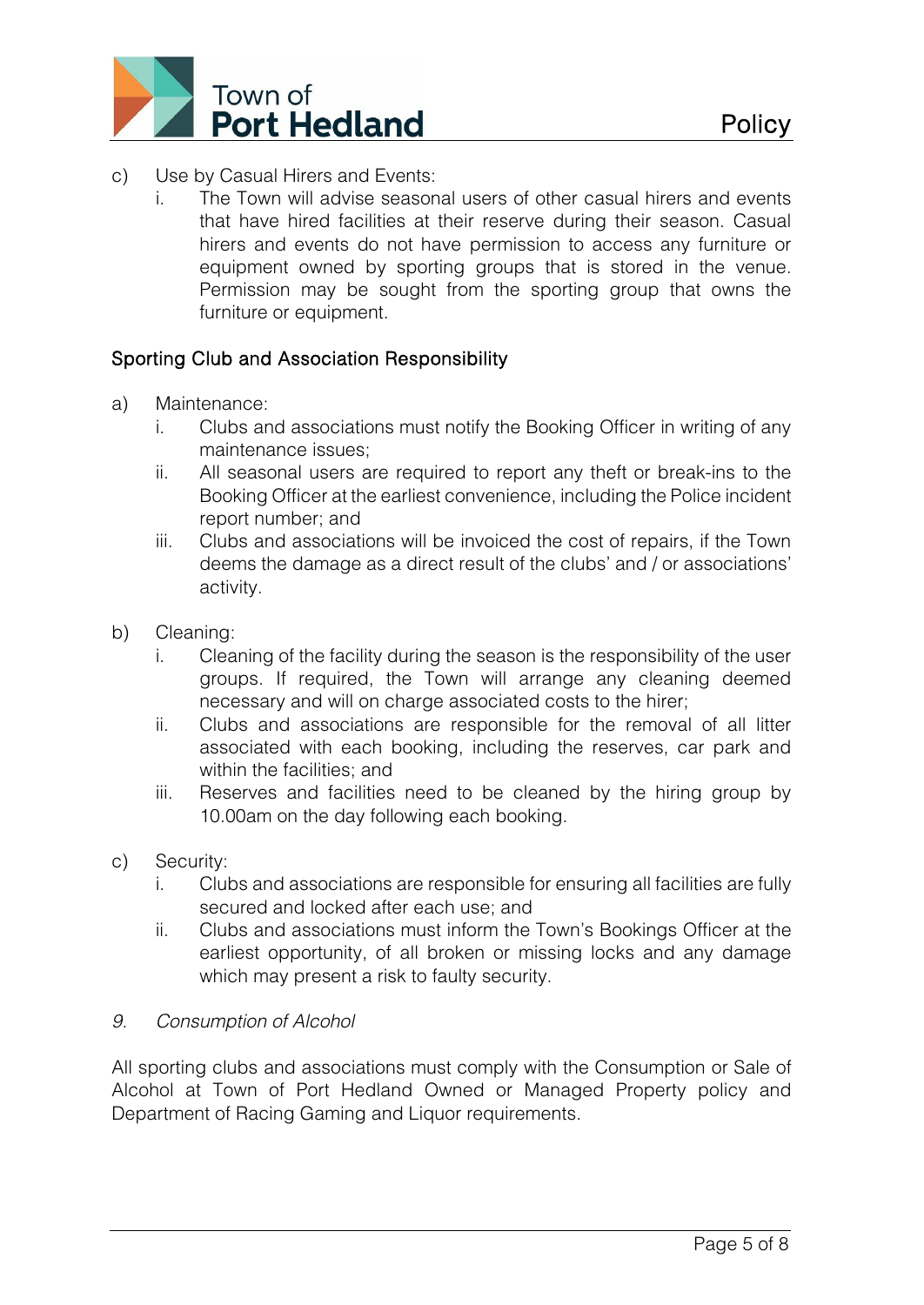

- 10. Vehicles on Recreation Reserves
- a) A maximum of two (2) vehicles are permitted on the recreation reserves for equipment set up and pack down. All other vehicles must be parked in the designated car parking areas. Players and spectators cars must not park on the recreation reserves during training or competitions; and
- b) Subject to approval, equipment trailers may be driven on to recreation reserves to set up for training and competitions. Where possible, these must be parked outside the boundary lines of the recreation reserve.
- *11. Provision on Bins*
- a) The number of rubbish bins provided for seasonal hirers at recreation reserves or facilities is to be calculated in accordance with the application form submitted and will be worked out on a ratio of 1 bin per 20 users, for alcohol related bookings and 1 bin per 40 users, for non-alcohol related bookings; and
- b) Requests for additional rubbish bins can be made to the Town and will be assessed on a case by case basis. Fees apply for additional bins, as per current fees and charges.
- *12. Line Marking*
- a) Clubs and Associations are responsible for all line mark ups associated with training and competitions;
- b) Grounds must be marked in accordance with the standards set out by the Department of Sport and Recreation in its nationally adopted publication [\(http://www.dsr.wa.gov.au/sportsdimenions\)](http://www.dsr.wa.gov.au/sportsdimenions);
- c) Water base paint is the approved paint to be used for all line marking. For safety reasons, the following products are not permitted for marking reserves:
	- i. Lime;
	- ii. Round Up and other herbicides and chemicals;
	- iii. Oil; and / or
	- iv. Any growth retardants.
- d) Line marking must not be carried out while the reserve is being used by another club and / or group; and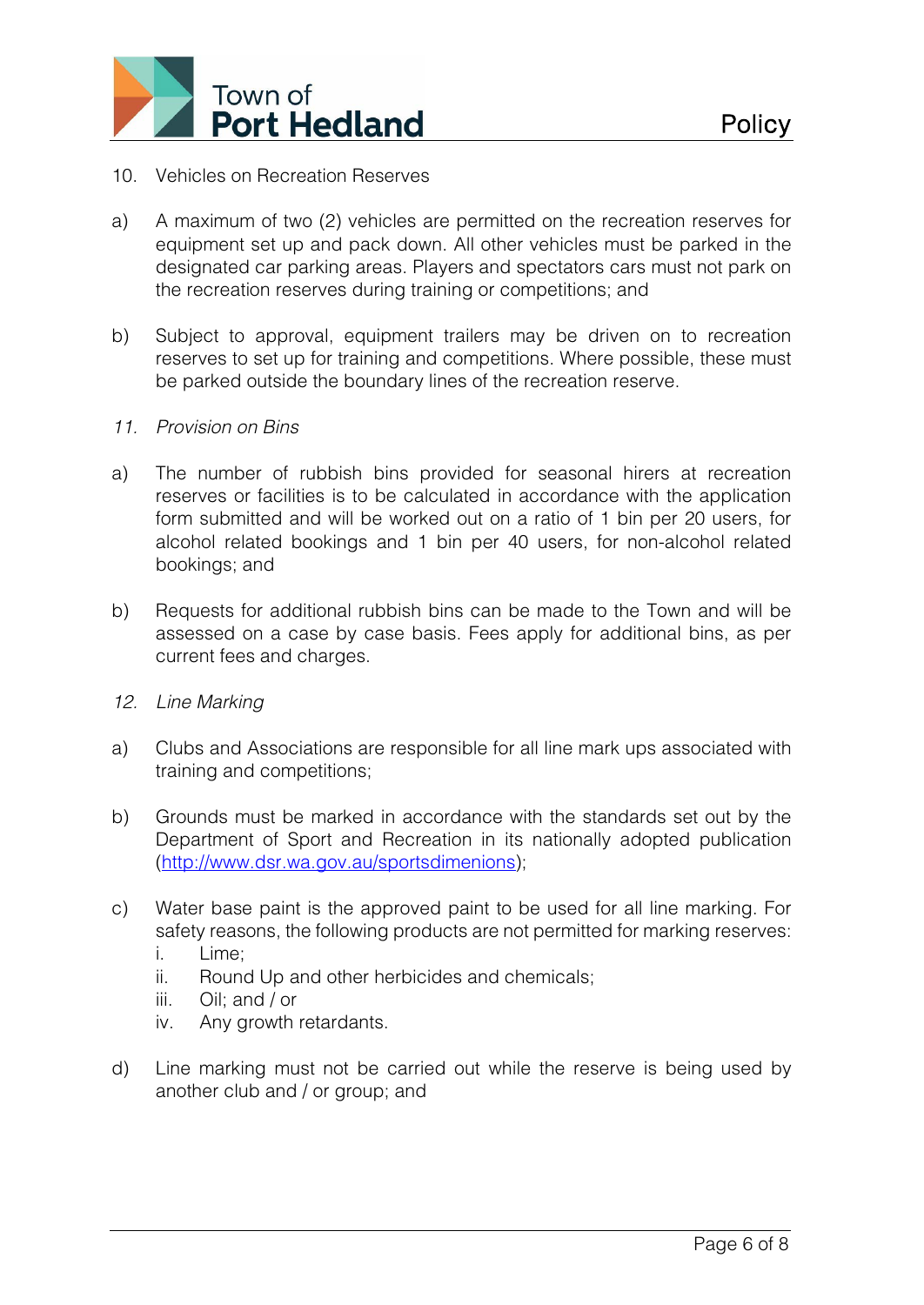

f) If inappropriate marking materials are used, additional charges may be incurred to rectify any damage. Repairs will be carried out by the Town's Parks and Reserves business unit and all associated costs will be oncharged.

## *13. Conduct*

The club and / or association is responsible at all times, for the conduct of its members, spectators and guests; and must comply with all Federal, State and Local Laws, whilst on Town property. Inappropriate conduct of a clubs' and / or associations' members, may result in restricted access to the Town's facilities or legal action.

### *14. Outstanding Accounts*

All outstanding accounts must be settled by the hiring group prior to approvals being granted, for use of the Town's recreation reserves and facilities.

#### **Definitions**

## "Seasonal Users"

- a) Incorporated sporting clubs and / or associations; and
- b) New sporting groups that are working towards incorporation within a 12 month period.

# "Sporting Seasons"

- a) Summer = October to March (inclusive); and
- b) Winter = April to September (inclusive).